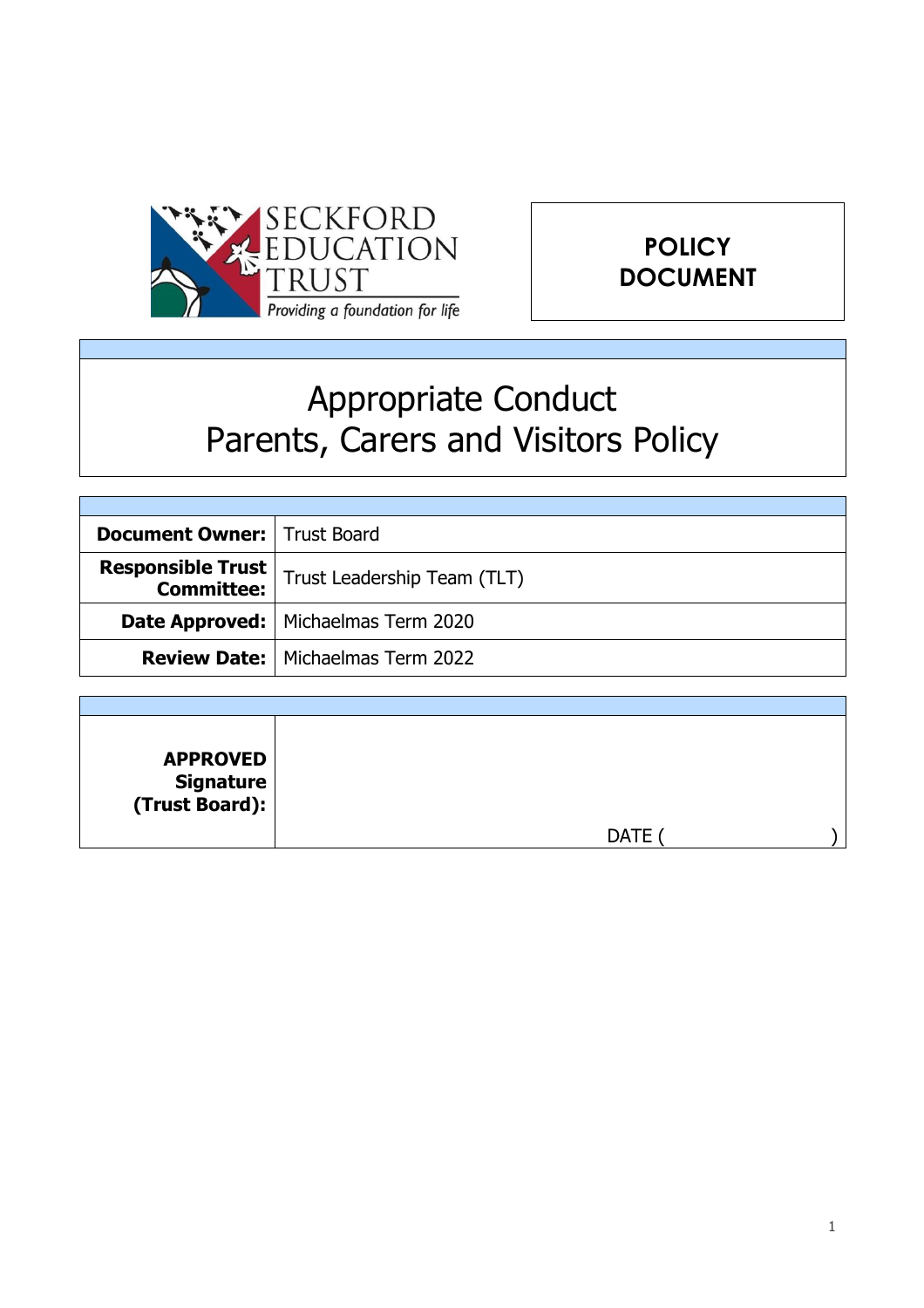#### 1. Other relevant policies and documents

- Home-School Agreement
- Complaints Policy
- Whistleblowing Policy

# 2. Explanation of terms used in the policy

'Trust' = Seckford Education Trust 'Schools' = Schools within the Trust

#### 3. Purpose of the policy

This document outlines the policy on appropriate conduct for parents, carers and visitors to the Schools within the Trust. This policy covers the Trust and all its Schools and as such there is no need for each school to have its own policy.

The purpose of this policy is to provide a reminder to all parents, carers and visitors to our schools about their expected conduct, so that we may continue to flourish and achieve in an atmosphere of mutual understanding.

We believe staff, students and parents are entitled to a safe and protective environment in which to work together. Behaviour that may cause harassment, alarm or distress to users of the premises is contrary to the aims of the Trust and its Schools.

# 4. Policy Statement

In conjunction with our Home-School Agreement, the Trust expects all parents, carers and visitors to:

- respect the caring ethos of our Schools;
- understand that both teachers and parents and carers need to work together for the benefit of the students;
- demonstrate that all members of the Schools community should be treated with respect and therefore set a good example in their own speech and behavior;
- talk politely and respectfully towards each other at all times;
- seek to clarify a child's version of events with the SET School's view in order to bring about a peaceful solution to any issue;
- correct their child's behavior, especially in public, where it could otherwise lead to conflict, aggressive behavior or unsafe behavior;
- approach the Schools to help resolve any issues of concern;
- avoid using staff as threats to admonish children's behaviour;
- use the correct Schools entrances for parents, carers and visitors and not enter the school via the playground or classroom doors entrances therefore protecting the students and make the school more secure.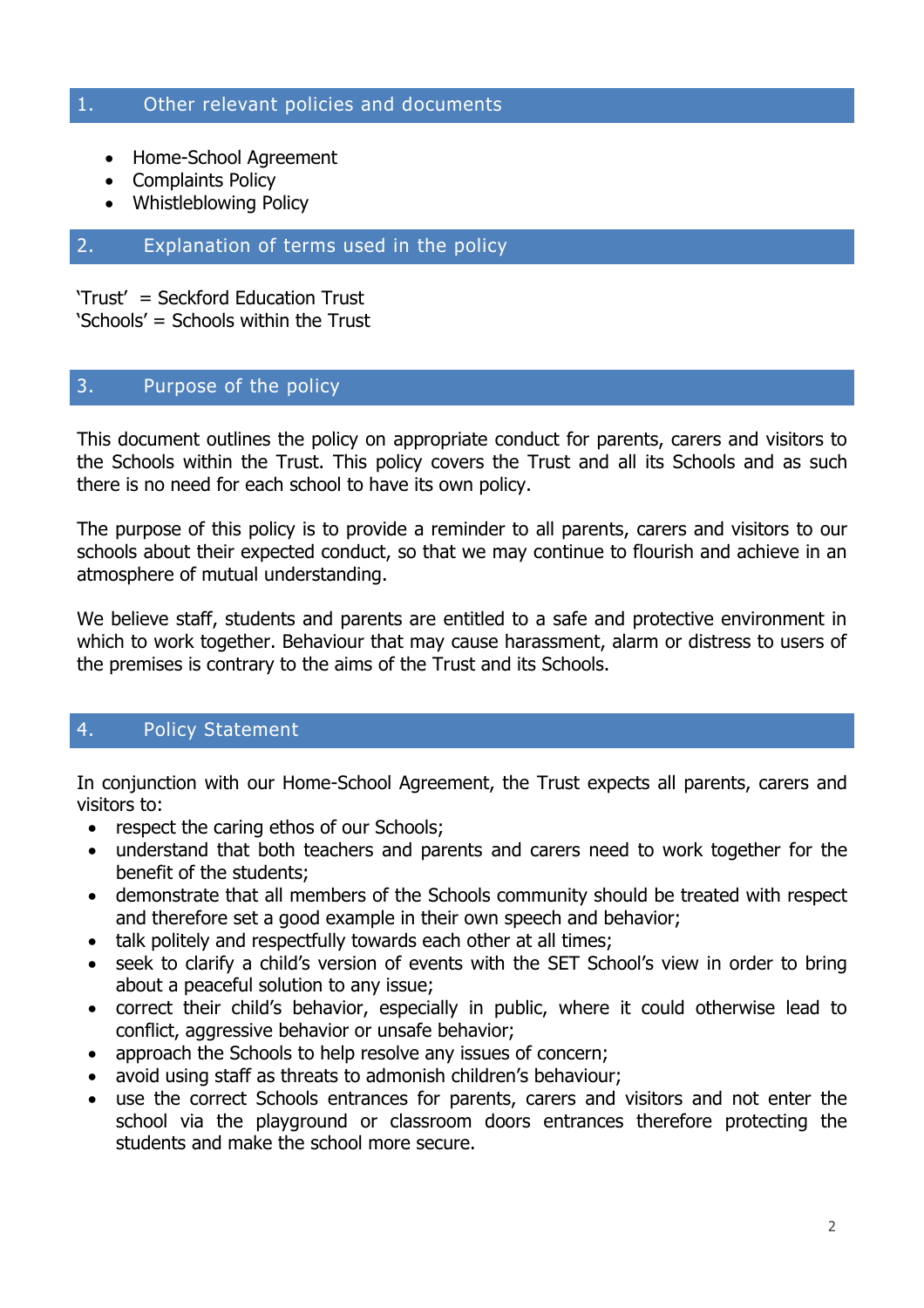# 5. General approach

We believe that all members of our community should treat each other with respect and that the adults set a good example to students at all times in their interaction and behaviour.

In order to support a peaceful and safe school environment, the Trust will not tolerate parents, carers and visitors exhibiting the following behaviour at our Schools:

- disruptive behavior which interferes with the operation of a classroom, an employee's office, front office area, or any other area of the Schools grounds including team matches and outdoor events;
- impolite and disrespectful comments;
- using threatening or intimidating behaviour;
- loud/or offensive language, swearing, cursing, profane language or displaying temper;
- damaging or destroying Schools' property;
- threatening to do actual bodily harm to a member of staff, Trustee, visitor, fellow parent/carer or student;
- abusive or threatening emails or text/voicemail/phone messages or any other form of written communication;
- defamatory, offensive or derogatory comments regarding the Schools or any of the students/parents/carers/staff and the Schools on Facebook or other social networking sites (see Appendix 1). Any concerns you may have about the Schools must be made through the appropriate channels by speaking to the Head of School or a member of the Trust so it can be dealt with fairly, appropriately and effectively for all concerned;
- physical aggression towards another adult or a student, including physical punishment against your own child on Schools' premises;
- approaching another student to discuss or chastise their actions towards their own child. Such an approach may be regarded as assault and may have legal consequences;
- smoking and consumption of alcohol or other drugs whilst on Schools' property;
- dogs, or other animals, being brought on to Schools' premises.

This is not an exhaustive list but seeks to provide illustrations of such behaviour.

# 6. Responding to Inappropriate Behaviour from parents, carers and visitors

The Trust will act to ensure that all Schools remain safe places for students, staff, visitors and all other members of our community. If any parent/carer has concerns we will always listen to them and seek to address them.

Any Behavioural Incident will be reported to the Head of School, and the appropriate procedures will be followed. This may include:

- a verbal warning;
- a written warnings;
- and/or exclusion from the school premises.

At any stage, the Trust will report serious incidents of abusive and threatening behaviour to the Police.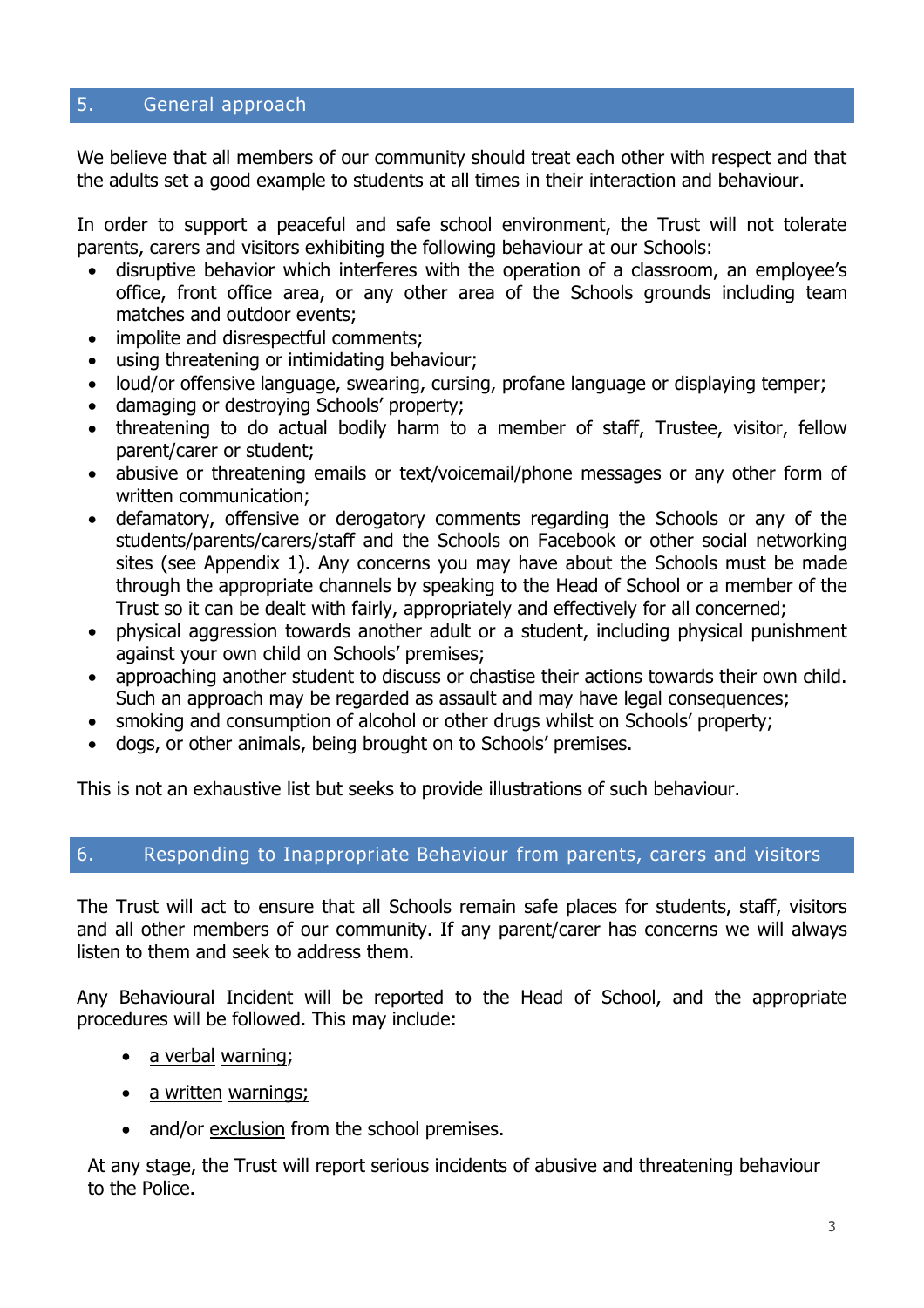It is an offence under section 547 of the Education Act 1997 for any person (including a parent or carer) to cause a nuisance or disturbance on school premises. As such the Trust has a responsibility to ensure that any act of actual or threatened violence is referred to the Police immediately. Further, the Police may be called to assist removing any person demonstrating either abusive or threatening behaviour.

The Trust also reserves the right to take any necessary actions to ensure that members of the school community are not subjected to abuse. School premises are private property and parents, carers and visitors have been granted permission from the Trust to be on school premises. However, in case of abuse or threats to staff, students or other parents and carers, the Trust may the person(s) concerned from entering the school.

A ban (exclusion) from the School site can be introduced without going through the process of a verbal and written warning. Site bans will normally be a fixed period of time in the first instance.

If there is inappropriate behaviour during a meeting towards school staff, the response is likely to be in line with the following:

- 1. to ask the parent/carer/visitor to calm down;
- 2. to stop the meeting if the behaviour continues;
- 3. to offer to make another appointment when the parent/carer/visitor is calm;
- 4. to state calmly that the meeting has closed for the day;
- 5. to request that the parent/carer/visitor leave or the staff leave the room;
- 6. to call a colleague/line manager or the police if necessary;
- 7. to log the events in an email to the parent/carer/visitor copying in any other staff members present and the Head of School and member of the Trust.

If the conversation is on the telephone, the response is likely to be in line with the following:

- to state that they will end the conversation if the caller is not polite and calm;
- $\bullet$  to put the 'phone down if they do not respond to this request first stating that they are putting the 'phone down.

There should be a written record made of all incidents with witness statements attached where appropriate. No meeting at the school may be electronically recorded without the express permission of all parties and the information obtained without such permission will not be admissible in any proceedings.

We trust that parent/carers/visitors will assist the Schools with the implementation of this policy. Together we create a positive and uplifting environment not only for the students but also for all who work and visit our schools.

It is important for parents and carers to make sure any persons collecting their children are aware of this policy.

# 7. Complaints

Any complaints about this policy from outside the Trust should be made in accordance with the Trust's Complaints Policy. Any other complaints should be brought to the attention of the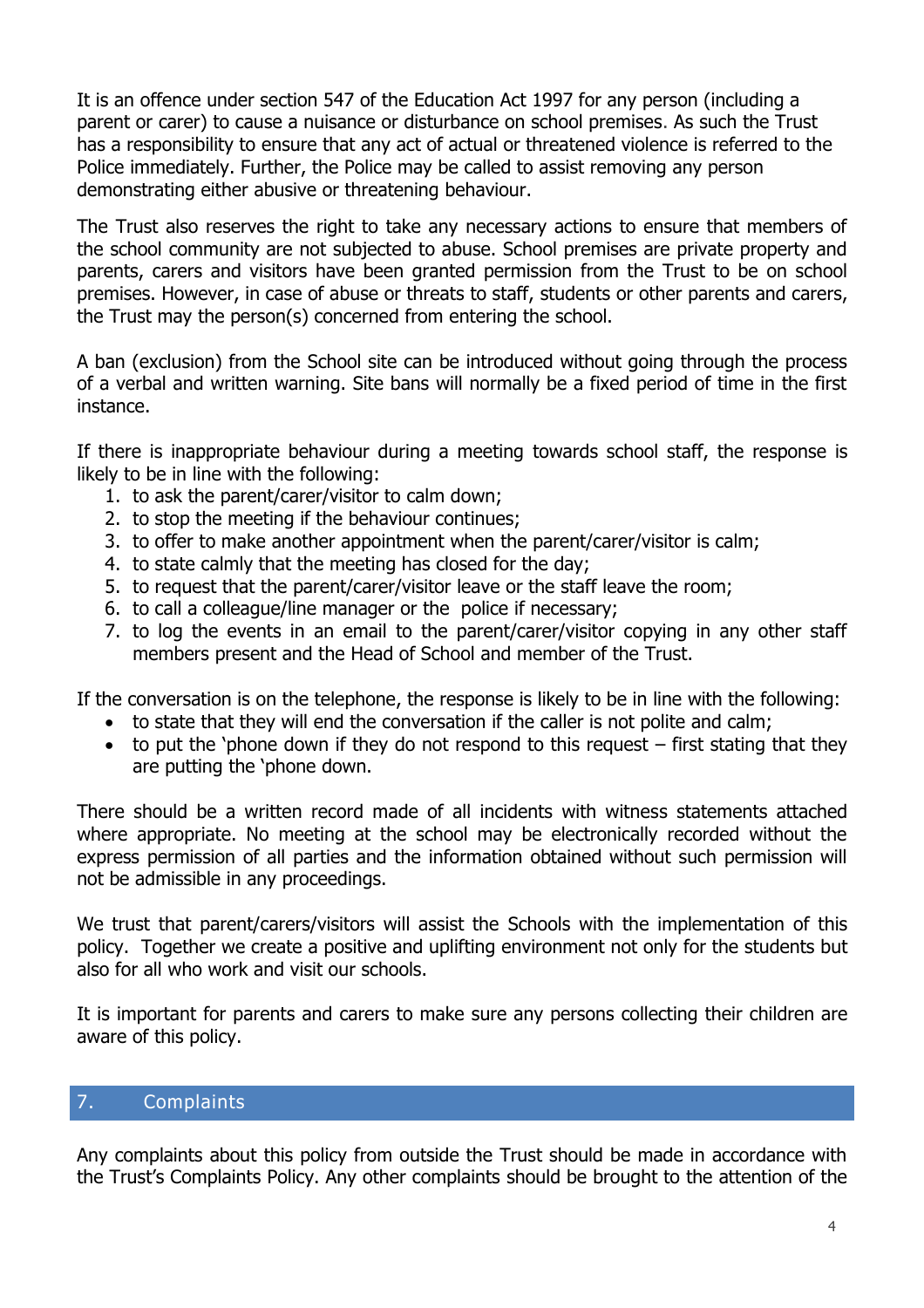Head of School of the relevant School in the first instance. Serious issues could be raised through the Trust's Whistleblowing Policy.

# 8. Compliance and Performance Monitoring

The Trust Board will review this policy every two years and ensure that practice across all schools is in line with this policy. Any review will take into account the most up-to-date legislation and guidance. The Trust has identified a range of Assurance Methodologies as tools by which compliance with polices can be tested. Those most relevant to this policy include:

- Internal Audit
- Random testing by line managers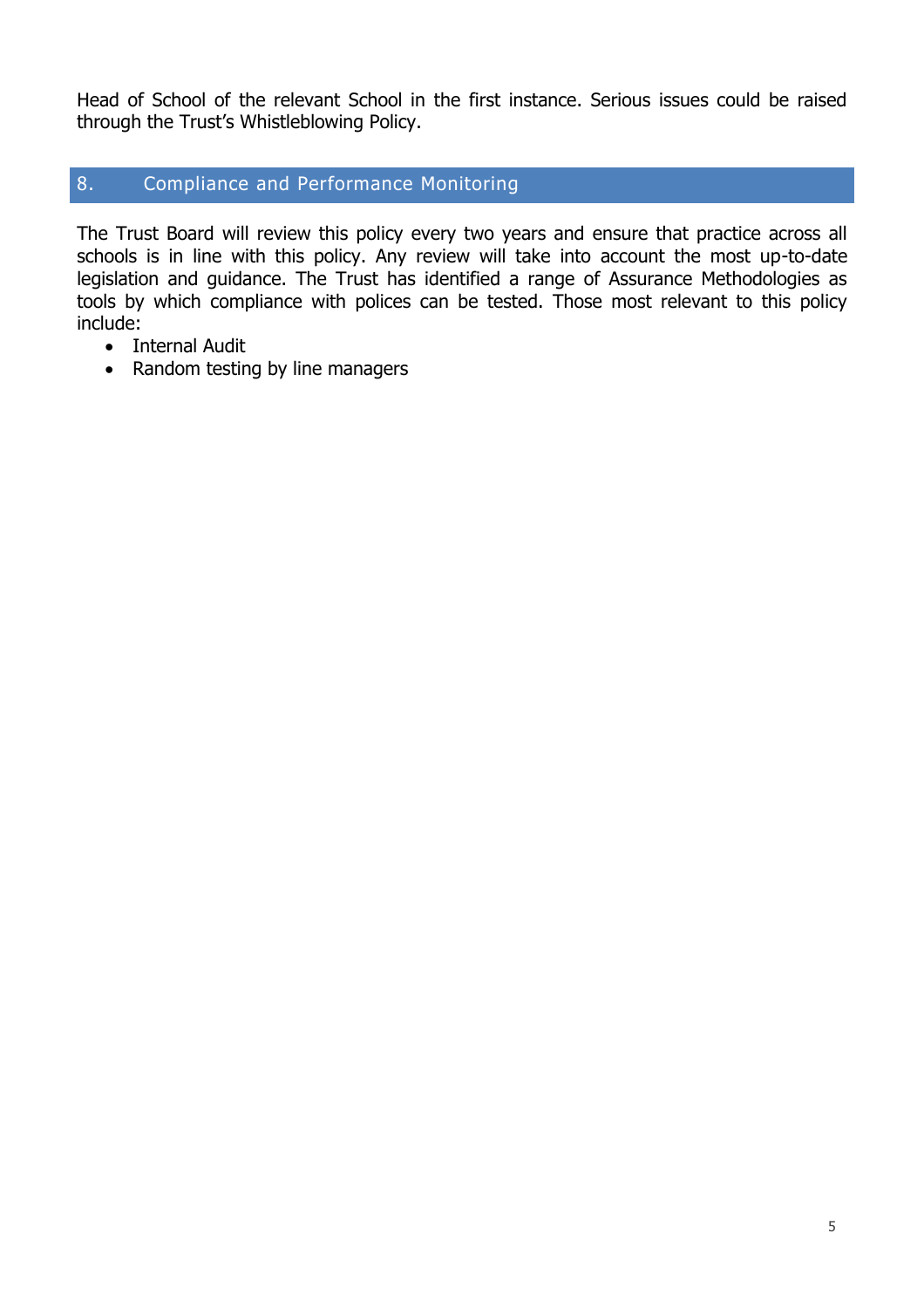#### Appendix 1 – Inappropriate use of Social Network Sites

Social media websites are being used increasingly to fuel campaigns and complaints against schools, Headteachers, school staff and, in some cases, parents and students. The Trustees at Seckford Education Trust consider social or media websites being used in this way to be wholly unacceptable and not in the best interests of the students, Schools or the Trust.

Any concerns must be made through the appropriate channels by speaking to the class teacher, Head Teacher or member of the Trust so they can be dealt with fairly, appropriately and effectively for all concerned.

In the event that any student or parent/carer of a student/s being educated in the Schools is found to be posting libelous or defamatory comments on Facebook or any other social network sites, they will be reported to the appropriate 'report abuse' section of the network site. All social media network sites have clear rules about the content which can be posted on the site and they provide robust mechanisms to report contact or activity which breaches this. The Trust will also expect that any parent/carer or student removes such comments immediately.

In serious cases the school will also consider its legal options to deal with any such misuse of social networking and other sites.

The Trust will take very seriously the issue of cyber bullying and the use of social networks by students or parents/carers to publicly humiliate another. The Trust will take and deal with this as a serious incident of school bullying.

Staff and parents should note that:

- no photographs other than of themselves or their children alone may be published online/on social networking sites;
- no information or photographs may be published online/on social networking sites that would reflect badly on themselves or the reputation of the school.

The Trust expects all parents/carers to make all persons responsible for collecting children aware of this policy.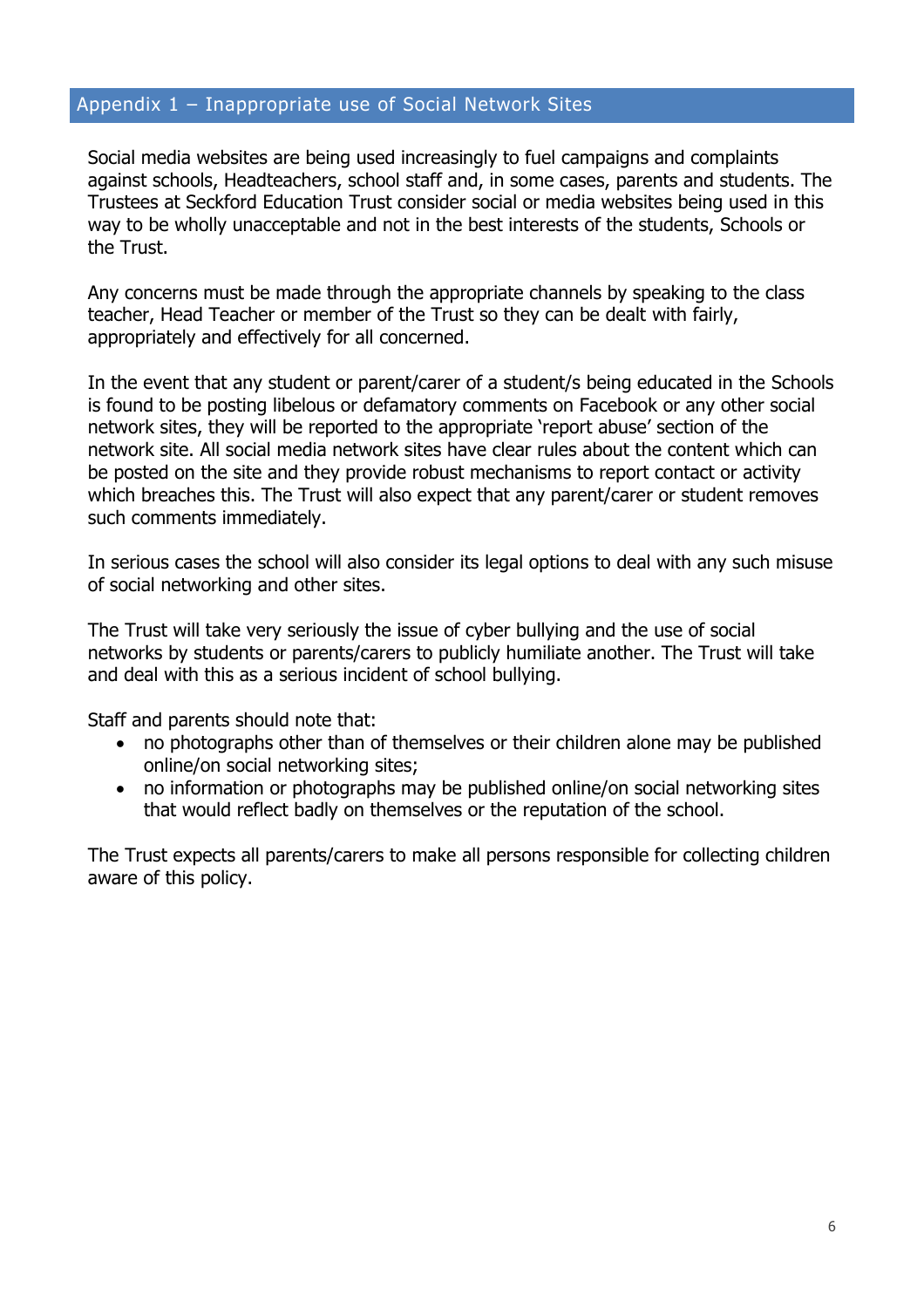#### Appendix 2 Example of a written warning

Dear ..

I have received a report about your unacceptable conduct on [DATE] at approximately [TIME] when I have been informed that you [SUMMARY OF INCIDENT, INCLUDING EFFECT UPON STAFF, STUDENTS OR OTHER PARENTS].

I must inform you that Seckford Education Trust will not tolerate conduct of this nature on its premises and will act to defend its teachers, members of staff, students and their parents, and other members of the school community.

I am therefore putting you on notice that, if I receive a further report of unacceptable conduct from you, I will have no option but to instigate the Trust's formal procedure to withdraw your permission to enter or be on the premises of SET [NAME] School.

A copy of the Trust's Policy for Dealing with Unacceptable Behaviour on School Premises is attached for your consideration.

I should warn you that, if your permission to enter or be on school premises is withdrawn, you can be removed from the premises by a police officer and you may be prosecuted under Section 547 of the Education Act 1997. If convicted under that section, you will be liable to a fine of up to £500.00 and have a criminal conviction recorded against you.

If you have any concerns about the School which have led to your unacceptable conduct, you should raise these with the School in accordance with the Trust's Complaints Policy, a copy of which is attached for your consideration.

I trust that we will now be able to put this matter firmly behind us.

Yours sincerely,

Or

.

Dear ...

[Further to my letter dated [ DATE], ]I have received a further report about your unacceptable conduct on at approximately [TIME] when it is alleged that you [SUMMARY OF INCIDENT, INCLUDING EFFECT...]

I must inform you that Seckford Education Trust will not tolerate conduct of this nature on its premises and will act to defend its teachers, members of staff, students and their parents, and other members of the school community. I am therefore instructing you that (for a temporary period) you are not to enter or be on the school's premises.

If you do not comply with this instruction, I shall arrange for a police officer to remove you from the premises and you may be prosecuted under Section 547 of the Education Act 1997. If convicted under this section, you are liable to a fine of up to £500.00 and a criminal conviction will be recorded against you.